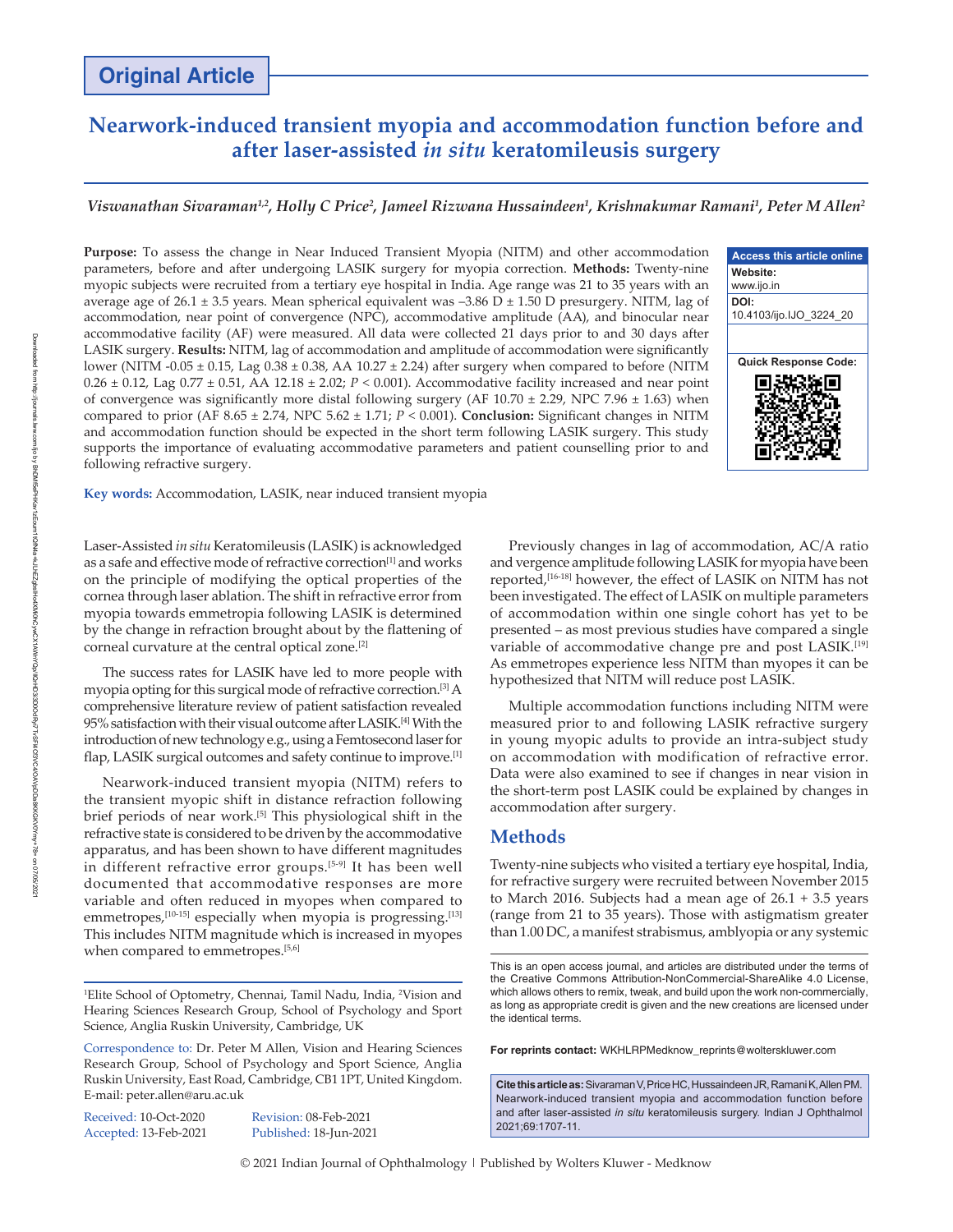condition that might affect visual function such as diabetes were excluded from the study. All subjects gave written informed consent for taking part in the study, which followed the tenets of the Declaration of Helsinki 1975, as revised in 2000. This study was approved by an institutional review board and ethics committee.

# **Power calculation**

The sample size was calculated using: *n* = (Zα/2 + Zβ) 2\*2σ2/d2, where Zα/2 = Critical value of normal distribution at α/2; Zβ = Critical value of normal distribution at β; d = difference to detect; σ2 = population variance. Accommodation effect size was taken to be 0.34 D among refractive error group with standard deviation of 0.22 D from the study of Sivaraman *et al*. (2015),[12] this gave a sample size of 27 with  $\alpha$  = 0.05 and power of 90%.

# **Pre‑LASIK surgery**

Pre-LASIK, all the subjects underwent a detailed ocular examination including objective and subjective refraction, slit lamp examination, dry eye assessment, pupillary evaluation, pachymetry (Tomey‑SP 3000), corneal topography (TMS‑4 Tomey), and keratometry (KMS 6, Bausch and Lomb).

# **Accommodation measures**

The following ocular accommodation parameters were measured 21 days (23.69 ± 2.01 days, range 21–29 days) prior to surgery with the patient wearing soft contact lenses (PureVision, Bausch and Lomb). Pre‑operative readings were taken wearing contact lenses, to remove the impact of lens effectivity during accommodation measures. Measurements were repeated by the same examiner at least 30 days post-surgery  $(34.86 \pm 6.43 \text{ mean days}, \text{range } 30\text{-}65 \text{ days}).$ 

### **NITM**

For NITM measurement, subjects sat in the dark for 5 min to dissipate any pre-existing transient accommodative effects.<sup>[11]</sup> Following this, they were asked to fixate a 6/9 Snellen equivalent and distance refraction readings were recorded continuously using a WAM-5500 open field auto-refractor for 1 minute for the right eye and averaged. The subjects then read N12 with 90% contrast for 5 minutes at 0.20 m. Immediately after this task NITM measurements were taken for 120 seconds. Continuous refractive data for each subject were divided into 10‑s bins. The average difference between the pre-task and post-task distance refractive state in the first 10‑s bin represented the initial NITM dioptric magnitude.

#### **NPC**

Near point of convergence in cm (NPC) was measured using an RAF rule, which was placed just above the nose at the brow between the two eyes. The target was moved toward the subjects at a rate of about 1 to 2 cm/s. Subjects were encouraged to try to keep the target single. The subject was asked to report the first doubling of the target that could not be fused when prompted. The subjective break value was recorded in centimetres.[20]

# **Amplitude of accommodation**

Binocular amplitude of accommodation in diopters (AA) was determined with the subject viewing a row of letters one line larger than their near visual acuity. The subject was instructed to keep the letters clear. The chart was moved slowly towards the subject and was asked to report the point of first sustained blur. This distance was recorded in cm and converted into diopters.[21]

#### **Near accommodative facility**

Binocular near accommodative facility in cycles per minute (AF), was evaluated at 0.40 m using +2.00/–2.00 lens flippers to measure the subject's ability to make rapid and accurate accommodative changes under binocular conditions. The subjects were asked to hold the near vision card at 0.40 m and were asked to fixate a N6 target. They were instructed to hold the flipper close to the eyes (plus lens first) and flip the lens upon clearing the target. The numbers of flips made in 1 minute were noted. A full cycle consisted of clearing both plus and minus lenses.[22]

### **Lag of accommodation**

Lag of accommodation in diopters was calculated from the subjects' accommodative response at 0.40 m using a WAM‑5500 open field autorefractor. Subjects viewed the target at 0.40 m binocularly. A series of five readings were taken from the right eye and averaged. This value was then subtracted from the accommodative demand (2.50 D) to calculate the lag of accommodation.[10]

# **LASIK surgery**

LASIK was performed under topical anaesthesia (Proparacaine 0.5%). A flap with a diameter of 9.00 mm and a thickness of  $130 \pm 20$  µm was created with a superior hinge by means of the Supratome (Schwind, Kleinostheim, Germany). For the photoablation, a medical scanning spot excimer laser system (Allegretto, Wavelight, Erlangen, Germany) was used. This device includes a fast eye-tracking system (reaction time delay 6 ms), and a laser with a repetition frequency of 500 Hz and a Gaussian spot profile with an ablation diameter of 0.10 mm.[23] The ablation pattern had a circular full correction area with a diameter of 7.00 mm (ablation optical zone), surrounded by a transition zone of 1.00 mm. After photoablation, the flap was repositioned and the interface was rinsed with balanced salt solution; Vigamox, Lotepred and refresh tears were used postoperatively.[24]

The LASIK procedure was performed by specialized corneal refractive surgeons who had 5 years or more experience in performing the procedure.

### **Statistical analyses**

Paired t-tests were used to evaluate changes in spherical equivalent refraction (SER), (calculated by combining sphere with half the cylindrical value), LogMAR visual acuity, corneal curvature, NITM magnitude, NPC, AA, AF and lag of accommodation.

# **Results**

Results are presented for right eyes only. The following parameters were compared pre- and post-surgery. Paired sample t-tests are presented in Table 1.

#### **Refractive error**

Baseline preoperative SER was not correlated with age (*r* =‑0.32, *P=*0.09), unsurprising as these were stable myopes about to have refractive surgery. Cylindrical power preoperatively was-0.59 D±0.17 D (Range-0.50 D to-1.00 D) which was significantly reduced to 0.01 D ± 0.50 D (Range ‑0.50 to 0.87 D, *P <* 0.01).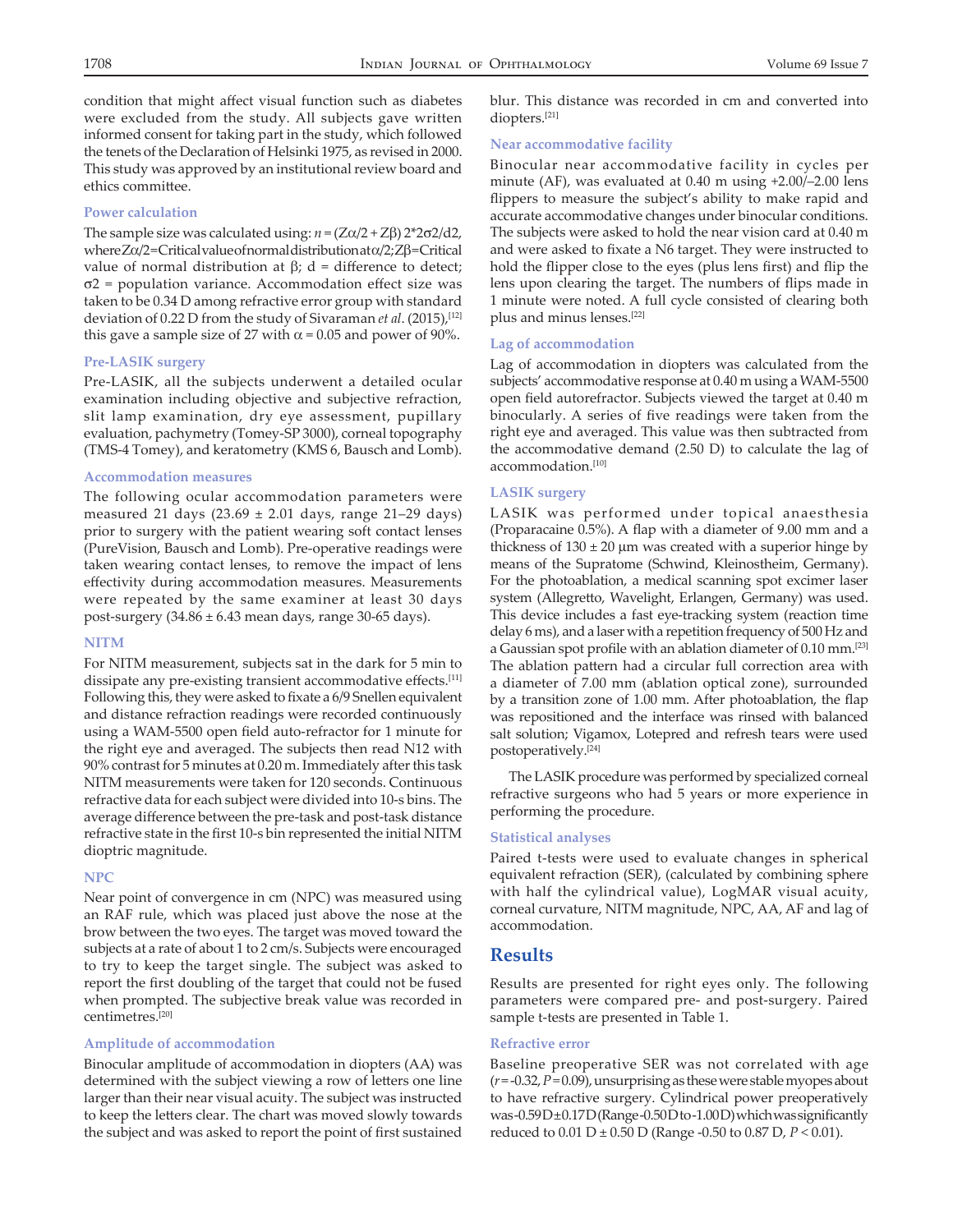| Table 1: Mean and standard deviation of parameters pre and post LASIK refractive surgery |  |  |  |  |
|------------------------------------------------------------------------------------------|--|--|--|--|
| D                                                                                        |  |  |  |  |
| $0.00**$                                                                                 |  |  |  |  |
| 0.89                                                                                     |  |  |  |  |
| $0.00**$                                                                                 |  |  |  |  |
| $0.00**$                                                                                 |  |  |  |  |
| $0.00**$                                                                                 |  |  |  |  |
| $0.00**$                                                                                 |  |  |  |  |
| $0.00**$                                                                                 |  |  |  |  |
| $0.00**$                                                                                 |  |  |  |  |
|                                                                                          |  |  |  |  |

\*A negative value of NITM indicates a hyperopic shift in refraction. \*\*P<0.001 (difference between pre and post-surgery is significant at the 0.05 level, 2 tailed)

#### **Visual acuity**

Mean preoperative visual acuity was approximately 0.0 LogMAR. Vision was unchanged postoperatively when compared to pre-operative VA ( $P = 0.89$ ).

# **Discussion**

By investigating several accommodation parameters including NITM pre and post LASIK we have the unique opportunity to examine the effect of change in refractive error on accommodation in the same individuals. The results presented in this study also have implications for LASIK subjects in the short-term following surgery. LASIK subjects may experience changes in near vision post-refractive surgery<sup>[16]</sup> and should be counselled and reassured of changes to accommodation that can be expected shortly after LASIK. Post-surgery, the change from myopia to emmetropia results in a significantly more accurate accommodation response (demonstrated by a reduced lag of accommodation) compared to the eye preoperatively, albeit with lower accommodative capacity (demonstrated by a reduced AA).

Our results may be explained by considering depth of focus. Emmetropes are known to have a reduced depth of focus compared to myopes.<sup>[25,26]</sup> A smaller (narrower) depth of focus would also result in an improved accommodative accuracy (a decreased lag of accommodation).

NITM magnitude was significantly reduced following LASIK surgery, supporting our initial hypothesis. Previously reported NITM ranges between 0.21 D and 0.35 D.<sup>[11-14]</sup> Myopes have increased depth of focus resulting in increased blur tolerance and are also known to have increased NITM when compared to non‑myopes.[11] As LASIK induces an emmetropic refraction the increased stimulus to accommodation post‑surgery, a reduced depth of focus, could be the reason for the disappearance of NITM and changes in other measured parameters following the surgery. A reduced NITM may be beneficial for the patient as some individuals find NITM symptoms disruptive, experiencing distance blur when changing viewing from a near to distant object.

The accommodative system receives dual innervation, consisting of a parasympathetic (cholinergic) and a secondary sympathetic (adrenergic) component. An increase in parasympathetic stimulation results in an increase in accommodation. The sympathetic system is slower in onset (40 millisecs) and smaller in effect than the parasympathetic system.[27] A deficit in the sympathetic response has been proposed to result in increased NITM in myopes.[6] However, this study suggests that NITM can be reduced optically, rather than by alterations to the neural system.

The near point of convergence became more distal from  $5.62 \pm 1.71$  to  $7.96 \pm 1.63$  (cm) after surgery in this study, which could be paired with reduced accommodative amplitude, as convergence increases with increased accommodative effort. Prakash, et al. (2007)<sup>[16]</sup> reported an initial decrease in AC/A ratio (deg/D) up to one post myopic LASIK surgery. After three months, it stabilized to near the pre‑operative value. They suggested that this change in AC/A ratio at 1 was due to the increased accommodative effort of the eye in the emmetropic state, to produce the same amount of accommodative convergence. Our results are in accordance with this finding, as our subjects exhibited decreased convergence post-surgery with increased accommodative accuracy 30 days post-surgery. Our findings support the hypotheses of Li *et al*., (2016)[28] of reduced accommodative facility and increased accommodative recovery time (via increased NITM) in the myopic state.

Amplitude of accommodation was decreased at 1‑post‑surgery, a similar finding to that of Guo‑Tao and Ya-Jie (2012)<sup>[17]</sup> who reported that accommodative amplitude decreased binocularly from  $9.60 \pm 0.37$  D to  $8.10 \pm 0.54$  D in the first week Post LASIK, yet had regained to  $9.43 \pm 0.38$  D after one month. More recently this finding has been confirmed by Asyigah and Ismail (2020).[29]

The accommodative facility rate increased by approximately 2‑3 cycles/minutes at the one‑post‑operative visit. Studies have shown reduced distance accommodative facility in myopes when compared to emmetropes.[10,23,30] This study showed that the dynamics of accommodation were improved in the emmetropic state. Another possible reason for the improvement in accommodative facility is that by simply measuring accommodative facility one is providing facility training,[31] hence the improvement in accommodation seen in this cohort could be due to either LASIK surgery or simply due to a training effect.

Lag of accommodation at near has been reported to be higher among myopes than emmetropes.<sup>[7]</sup> Post surgery the lag of accommodation was significantly lower than preoperatively. This suggests that lag of accommodation can be reduced optically and is a relationship between the depth of focus and refraction.

Despite the reduction in lag of accommodation post LASIK, there was a significant decrease in amplitude of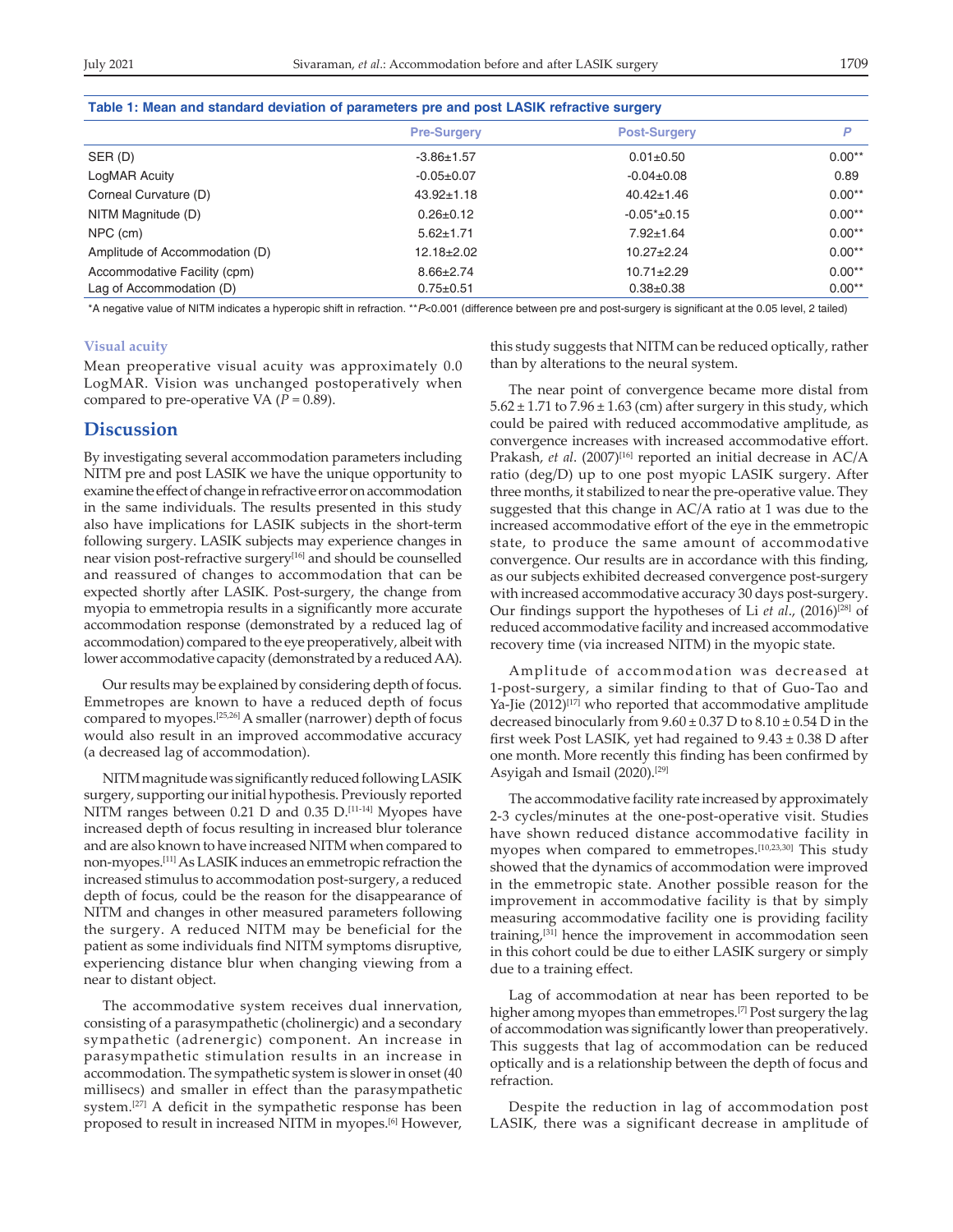accommodation of  $12.18 \pm 2.02$  to  $10.27 \pm 2.24$  D. A reduced amplitude of accommodation post LASIK has also been reported by Li *et al.* (2016)<sup>[28]</sup> who suggested that by correcting refractive error to clear the retinal image, there is less accommodative demand, thereby reducing the accommodative amplitude. A decreased depth of focus in the emmetropic state could explain the reduction in amplitude of accommodation seen.

Our participants were young with a mean age of 26 years. The initial reduction in amplitude in accommodation post‑surgery that could occur as suggested by the results in this study, even if temporary, should be raised with the pre presbyopic age groups pre‑LASIK surgery.

There have been reports of subjects complaining of asthenopic symptoms post-surgery.<sup>[16]</sup> The current study suggests that reduced amplitude of accommodation does occur post LASIK and that subjects should be counselled of this potential eventuality when being assessed for surgery. However, our results also show an increase in accommodative accuracy and a reduction in transient myopia effects, which is an additional positive outcome.

In this study all subjects were stable myopes prior to the surgery. This result suggests that post-operative lag of accommodation may be a useful predictor for myopic regression post LASIK surgery. It would be prudent to follow subjects longitudinally after LASIK surgery to see if accommodation parameters could be predictive of later myopic regression.

Though the aim of the modern corneal laser surgery is to optimize the total wavefront aberrations of the eyes, studies have shown an increase in higher order aberrations following corneal laser surgery.[32‑34] An internal process similar to emmetropisation could exist to compensate for the induced aberrations, resulting in maintenance of retinal image quality,[33] it is likely that this may have had some influence on accommodative changes seen in this study. A limitation of this study is that we were unable to analyse pre‑ and post‑wavefront data and therefore are only able to speculate about the role of aberrations in this mechanism.

The above changes in accommodative parameters seen, could be due to the sudden change in refractive error and may revert to normal levels over time, as suggested by other post‑operative accommodation results given above. Longitudinal studies investigating accommodative function post‑LASIK surgery are ongoing. We can suggest that our results could be transferable to other photo ablation refractive surgeries.

# **Conclusion**

To the best of our knowledge, this is the first study to report a range of accommodative and vergence parameters including NITM pre and post-LASIK surgery. The findings presented demonstrate that NITM and other accommodation parameters alter in individuals with a change in their refractive status. The finding of significant changes in accommodation in the short term after LASIK, supports the importance of evaluation of accommodation prior to and following refractive surgery, giving subjects appropriate pre‑ and post‑operative advice.

# **Financial support and sponsorship** Nil.

# **Conflicts of interest**

There are no conflicts of interest.

# **References**

- 1. Chua D, Htoon HM, Lim L, Chan CM, Mehta JS, Tan DT, *et al*. Eighteen‑year prospective audit of LASIK outcomes for myopia in 53 731 eyes. Br J Ophthalmol 2019;103:1228‑34.
- 2. Trokel SL, Srinivasan R, Braren B. Excimer laser surgery of the cornea. Am J Ophthalmol 1983;96:710‑5.
- 3. Solomon KD, de Castro LEF, Sandoval HP, Biber JM, Groat B, Neff KD, *et al*. LASIK world literature review: Quality of life and patient satisfaction. Ophthalmology 2009;116:691‑701.
- 4. Sandoval HP, Donnenfeld ED, Kohnen T, Lindstrom RL, Potvin R, Tremblay DM, *et al*. Modern laser *in situ* keratomileusis outcomes. J Cataract Refract Surg 2016;42:1224‑34.
- 5. Ciuffreda KJ, Wallis DM. Myopes show increased susceptibility to nearwork aftereffects. Invest Ophthalmol Vis Sci 1998;39:1797‑803.
- 6. Sivaraman V, Rizwana JH, Ramani K, Price H, Calver R, Pardhan S, *et al*. Near work‑induced transient myopia in Indian patients. Clin Exp Optom 2015;98:541-6.
- 7. Lin Z, Vasudevan B, Liang YB, Zhang YC, Zhao SQ, Yang XD, *et al*. Nearwork‑induced transient myopia (NITM) in anisometropia. Ophthalmic Physiol Opt 2013;33:311‑7.
- Arunthavaraja M, Vasudevan B, Ciuffreda KJ. Nearwork-induced transient myopia (NITM) following marked and sustained, but interrupted, accommodation at near. Ophthalmic Physiol Opt 2010;30:766‑75.
- 9. Ong E, Ciuffreda KJ. Nearwork‑induced transient myopia. Doc Ophthalmol 1995;91:57‑85.
- 10. Gwiazda J, Thorn F, Bauer J, Held R. Myopic children show insufficient accommodative response to blur. Invest Ophthalmol Vis Sci 1993;34:690‑4.
- 11. Chen JC, Schmid KL, Brown B. The autonomic control of accommodation and implications for human myopia development: A review. Ophthalmic Physiol Opt 2003;23:401‑22.
- 12. Gwiazda J, Thorn F, Held R. Accommodation, accommodative convergence, and response AC/A ratios before and at the onset of myopia in children. Optom Vis Sci 2005;82:273‑8.
- 13. Mutti DO, Mitchell GL, Hayes JR, Jones LA, Moeschberger ML, Cotter SA, *et al*. Accommodative lag before and after the onset of myopia. Invest Ophthalmol Vis Sci 2006;47:837‑46.
- 14. Rosenfield M, Desai R, Portello JK. Do progressing myopes show reduced accommodative responses? Optom Vis Sci 2002;79:268-73.
- 15. Allen PM, O'Leary DJ. Accommodation functions: Co‑dependency and relationship to refractive error. Vis Res 2006;46:491‑505.
- 16. Prakash G, Choudhary V, Sharma N, Titiyal JS. Change in the accommodative convergence per unit of accommodation ratio after bilateral laser *in situ* keratomileusis for myopia in orthotropic patients: Prospective evaluation. J Cataract Refract Surg 2007;33:2054‑6.
- 17. Guo-tao D, Ya-Jie G. Changes in accommodation status after LASIK and its relationship with asthenopia. Chinese J Optom Ophthalmol Vis Sci 2012;14:169‑72.
- 18. Han J, Hong S, Lee S, Kim JK, Lee HK, Han SH. Changes in fusional vergence amplitudes after laser refractive surgery for moderate myopia. J Cataract Refract Surg 2014;40:1670‑5.
- 19. García‐Montero M, Albarran Diego C, Garzon‑Jimenez N, Perez‑Cambrodi RJ, Lopez‑Artero E, Ondategui‑Parra JC, *et al*. Binocular vision alterations after refractive and cataract surgery: A review. Acta Ophthalmol 2019;97:e145‑55.